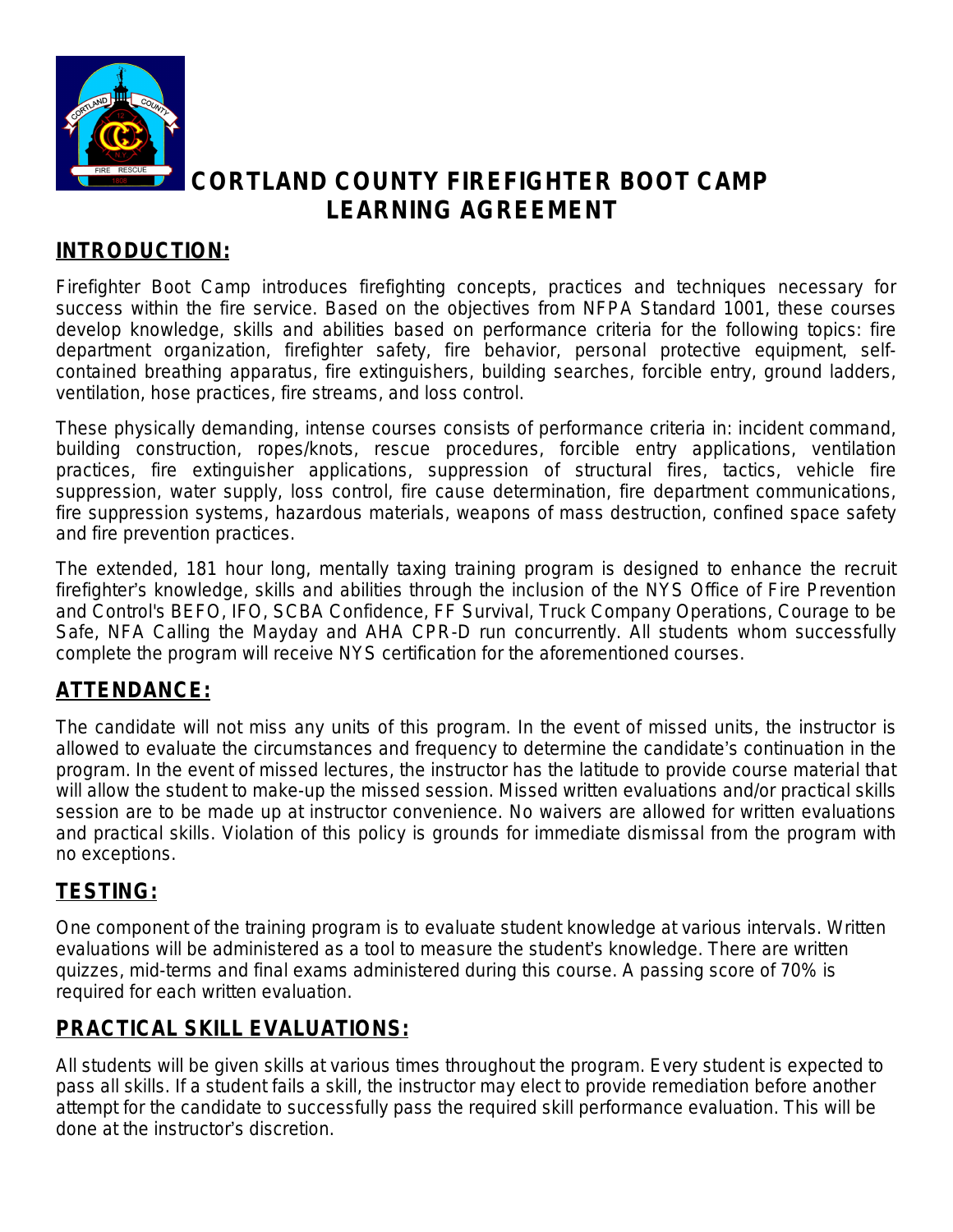## **PHYSICAL FITNESS:**

The candidate shall have the ability to jog 2 miles on a track or 30 minutes on a treadmill, lift 50# above their head. Perform without stopping; 25 sit-ups, 25 push-ups, climb 15 flights of stairs without stopping and wear up to 50# of turnout gear w/ SCBA while performing firefighting duties.

## **CELL PHONE USAGE:**

Candidates are prohibited from utilizing any electronic communication devices during class hours. Candidates with a pending family emergency must inform the instructor prior to class and set electronic device to silent vibrate. In the event of an emergency communication the candidate will remove themselves from the classroom or drill area to receive the communication. Violation of this policy is grounds for immediate dismissal from the program with no exceptions.

### **PICTURES/ IMAGES:**

Candidates are permitted to take pictures or capture digital images as long as they are attentive to the skill sessions and their actions do not present a safety issue to themselves or the other candidates. All pictures and images will be preapproved by the program coordinator before they are distributed in any format including printed or electronically. Violation of this policy is grounds for immediate dismissal from the program with no exceptions.

### **FACIAL HAIR:**

Candidates with any and all facial hair that violates OSHA 1910.134 will be dismissed from the program. Our instructors will not interpret the standard so it is expected that each candidate is expected to be clean shaven for all classes in including registration.

## **PERQUISITES: ALL DUE 6/27/19**

• Signed Training Authorization Letter • Accountability tags• Notebook w/pen• ICS-100 & ICS-700 Certificate , completed study guides, completed home skill check off sheets• Appropriate dress- no shorts, open toed shoes, sleeveless shirts- department t-shirts ok • Complete set of approved turnout gear• Approved SCBA w/spare cylinder• 20' 8-10 mm non-life, utility rope for knot tying & fireground functions• NO Body piercings for hands-on sessions, all students • 32 oz. sports drink to mix with drinking water for all hands-on sessions

**\*OUT OF COUNTY CANDIDATES\* Due to escalating operational costs, each out of county student**'**s sponsoring agency will be asked to donate Fifty Dollars \$50.00 . Payment must be made prior to class on August 18, 2019. Checks should be made payable to RTC Training Fund.**

### **CANDIDATE EXPECTATIONS**

### **JUDGMENT:**

Make reasonable, safe decisions when attempting to accomplish a task or solve a problem Is courteous and respectful Handles interpersonal conflicts effectively

### **COMMUNICATION:**

Uses appropriate tone of voice Articulates in a clear, logical and understandable manner Displays confidence Is persuasive and makes a positive impression Demonstrates appropriate non-verbal communication techniques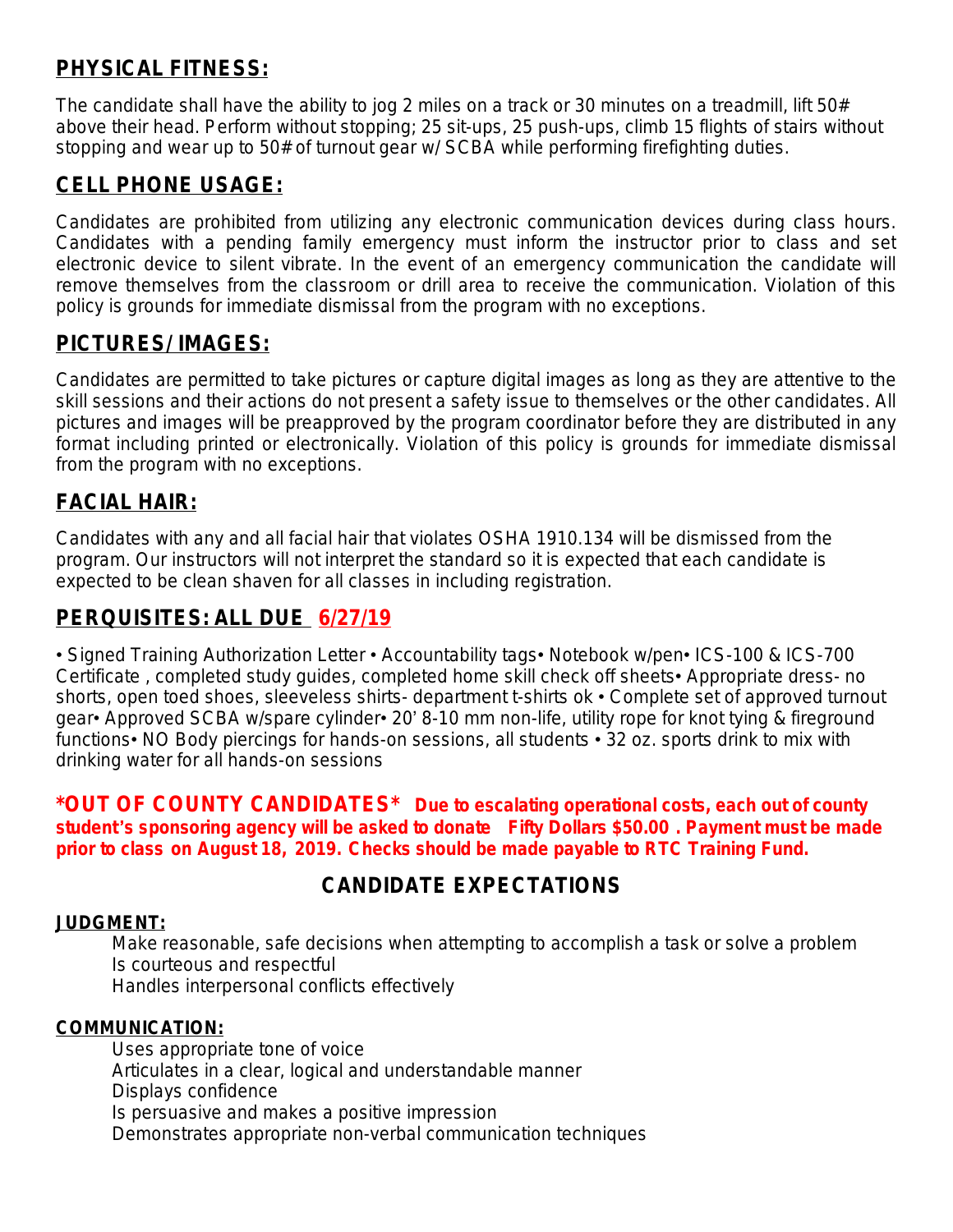### **PHYSICAL CONTACT:**

Understands that there is physical contact required in obtaining objectives Conducts physical interactions in an appropriate manner Realizes aggressive physical contact is grounds for immediate dismissal from the program

### **TEAMWORK:**

Works effectively with others in order to accomplish tasks or solve problems Offers help or encouragement to team members or other candidates when needed Consistently demonstrates safe practices for self and others

### **PROBLEM SOLVING:**

Approaches problems in a safe, logical and well thought out manner Seeks pro-active solutions to problems

### **INITIATIVE/MOTIVATION/WORK ETHIC:**

Accomplishes tasks or goals without being ordered, coerced or motivated by others Demonstrates desire for personal and professional development Accomplishes tasks or goals with a "safety first" attitude Takes on additional tasks or duties Actively seeks academic and technical knowledge for self improvement Is reliable in following safety practices in all situations

### **ADAPTABILITY/STRESS MANAGEMENT:**

Remains calm in stressful situations Adapts behavior in order to deal with changing situations in a safe manner Adapts behavior in order to accomplish individual and/or organizational goals Recognizes symptoms of stress in self and seeks to deal with stress appropriately Recognizes constructive criticism and adapts it to improve goals/expectations

### **INTEGRITY:**

Is sincere and honest when dealing with others Keeps commitments Respects personal property of others and training center Portrays professional image in speech, action and appearance Obeys all policies of the Office of Fire Prevention & Control, Regional Training Center and the Cortlandville Fire District

| <b>CANDIDATE NAME:</b><br><u> 1989 - Johann John Stein, markin fan it ferstjer fan de ferstjer fan it ferstjer fan it ferstjer fan it fers</u> |                                    |
|------------------------------------------------------------------------------------------------------------------------------------------------|------------------------------------|
| <b>CANDIDATE SIGNATURE:</b><br><u> 1989 - Andrea Stadt, fransk politiker (d. 1989)</u>                                                         | DATE: ____________                 |
| <b>PARENT/GUARDIAN NAME:</b>                                                                                                                   | (For 16 & 1 7 year old candidates) |
|                                                                                                                                                | DATE: _____________                |
| DEPARTMENT CHIEF NAME: <b>2008</b> 2009 2010 2021 2022 2023 2024                                                                               |                                    |
| <b>CHIEF'S SIGNATURE:</b><br><u> 1989 - Johann Barnett, fransk politiker (d. 1989)</u>                                                         | DATE: ___________                  |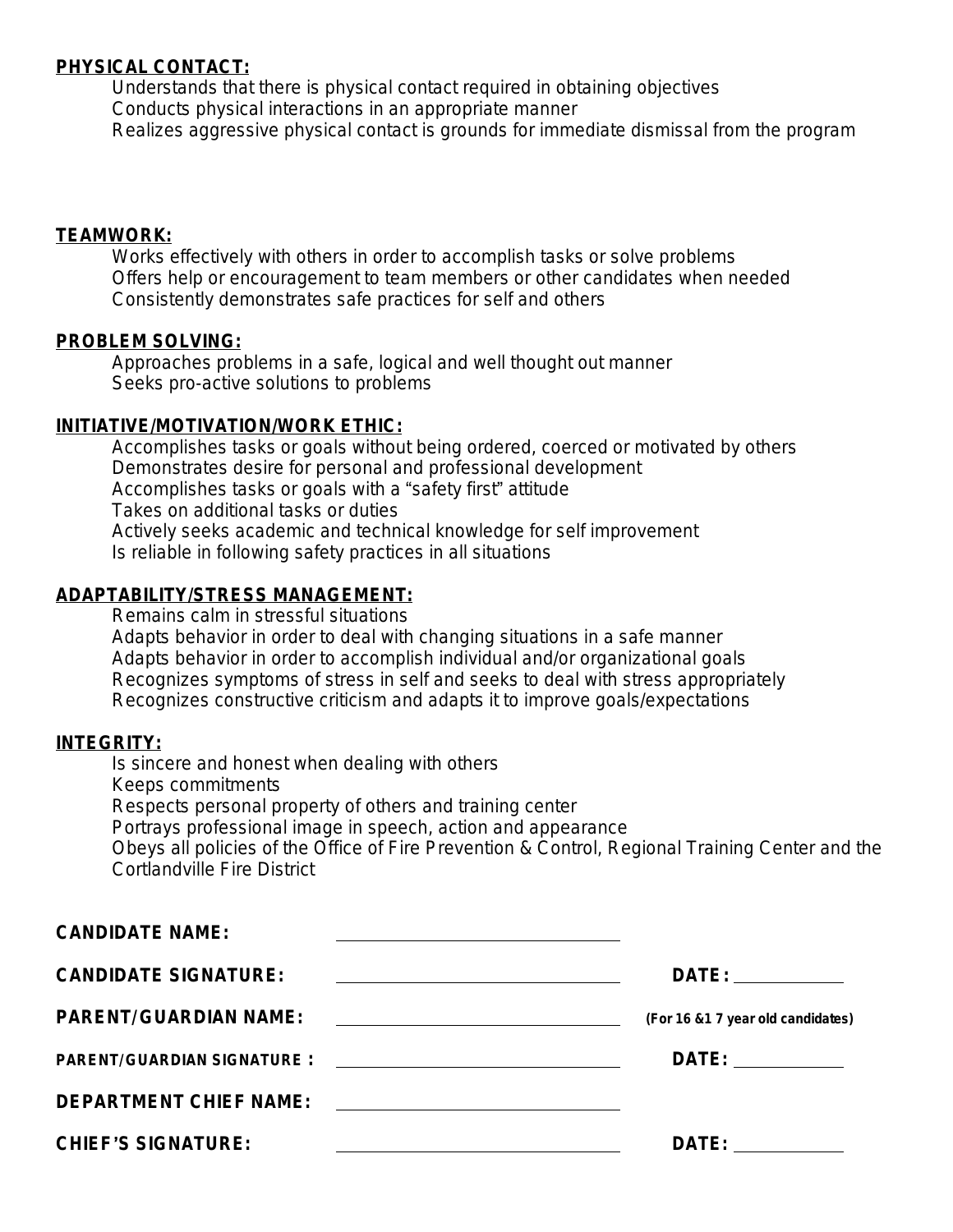**SFI SIGNATURE: DATE:**

## Cortland County NYS IFO (FIREFIGHTER I) and BEFO Summer 2019 COURSE SCHEDULE

### **REGISTRATION 5/18/19 0800 hr.**

| May 18, 2019<br>Saturday<br>0800 hr  | Unit 1<br>3 hours<br><b>BEFO</b>            | <b>Orientation</b> - Registration,<br>Attendance, Testing, and Course<br>Overview; Issue take home skills;<br>Intro to Fire Service/FD Organization | <b>IFSTA Ch 1</b><br>Pen, notebook,<br>SCBA, PPE,<br>Lunch, Snack | 2 Instructors |
|--------------------------------------|---------------------------------------------|-----------------------------------------------------------------------------------------------------------------------------------------------------|-------------------------------------------------------------------|---------------|
| May 18, 2019<br>Saturday<br>1100 hr  | Unit 2<br>3 hours<br><b>BEFO</b>            | FF Safety/PPE Presentation                                                                                                                          | IFSTA Ch 2&6<br>1 Instructor                                      | 1 Instructor  |
| May 18, 2019<br>Saturday<br>1400     | Unit 3<br>3 hours<br><b>BEFO</b>            | PPE, SCBA support presentations<br>Skills: 6-1-1, 6-1-10, 6-1-11, 6-1-6, 7                                                                          | <b>IFSTA Ch 6</b><br>3 SFI<br>2 CFI                               | 3 Instructors |
| May 19, 2019<br>Sunday<br>0800       | IFO Unit 6<br>3 hours<br><b>IFO</b>         | Survival Skills 9-1-8, 11, 11A, 12,<br>12A, 14, 15, 16                                                                                              | 3 SFI<br>2 CFI                                                    | 3 Instructors |
| May 19, 2019<br>Sunday<br>1100       | IFO Unit 7<br>3 hours<br><b>IFO</b>         | PPE/SCBA skills; SCBA Emergencies;<br>TOAC; Maze, homework issued                                                                                   | 4 SFI<br>2 CFI                                                    | 4 Instructors |
| May 19, 2019<br>Sunday<br>1400       | IFO Unit 10<br>3 hours<br><b>IFO</b>        | SCBA skills, maze TOAC make up                                                                                                                      | 4 SFI<br>2 CFI                                                    | 4 Instructors |
| June 27, 2019<br>Thursday<br>0800 hr | Unit 4<br>3 hours<br><b>BEFO</b>            | Fire department communications                                                                                                                      | <b>IFSTA Ch 3</b><br>1 instructor                                 | 1 Instructor  |
| July 27, 2019<br>Thursday<br>1100    | Unit 5<br>3 hours<br><b>BEFO</b>            | <b>Building Construction presentation</b>                                                                                                           | <b>IFSTA Ch 4</b><br>1 instructor                                 | 1 Instructor  |
| June 27, 2019<br>Thursday<br>1400    | Unit <sub>6</sub><br>3 hours<br><b>BEFO</b> | Fire Behavior (fire control)<br>presentation<br>Written evaluation #1                                                                               | IFSTA Ch 5<br>1 instructor                                        | 1 Instructor  |
| June 28, 2019<br>Friday<br>0800      | Unit 8<br>3 hours<br><b>BEFO</b>            | Ropes/Knots; ground ladder<br>presentation                                                                                                          | IFSTA Ch 8, 12<br>1 instructor                                    | 1 Instructor  |
| June 28, 2019<br>Friday<br>1100      | Unit 7<br>3 hours<br><b>BEFO</b>            | Portable fire extinguishers with live<br>fire<br>$7-1-1, 2, 3$                                                                                      | Ch. 7<br>3 SFI<br>2 CFI                                           | 3 Instructors |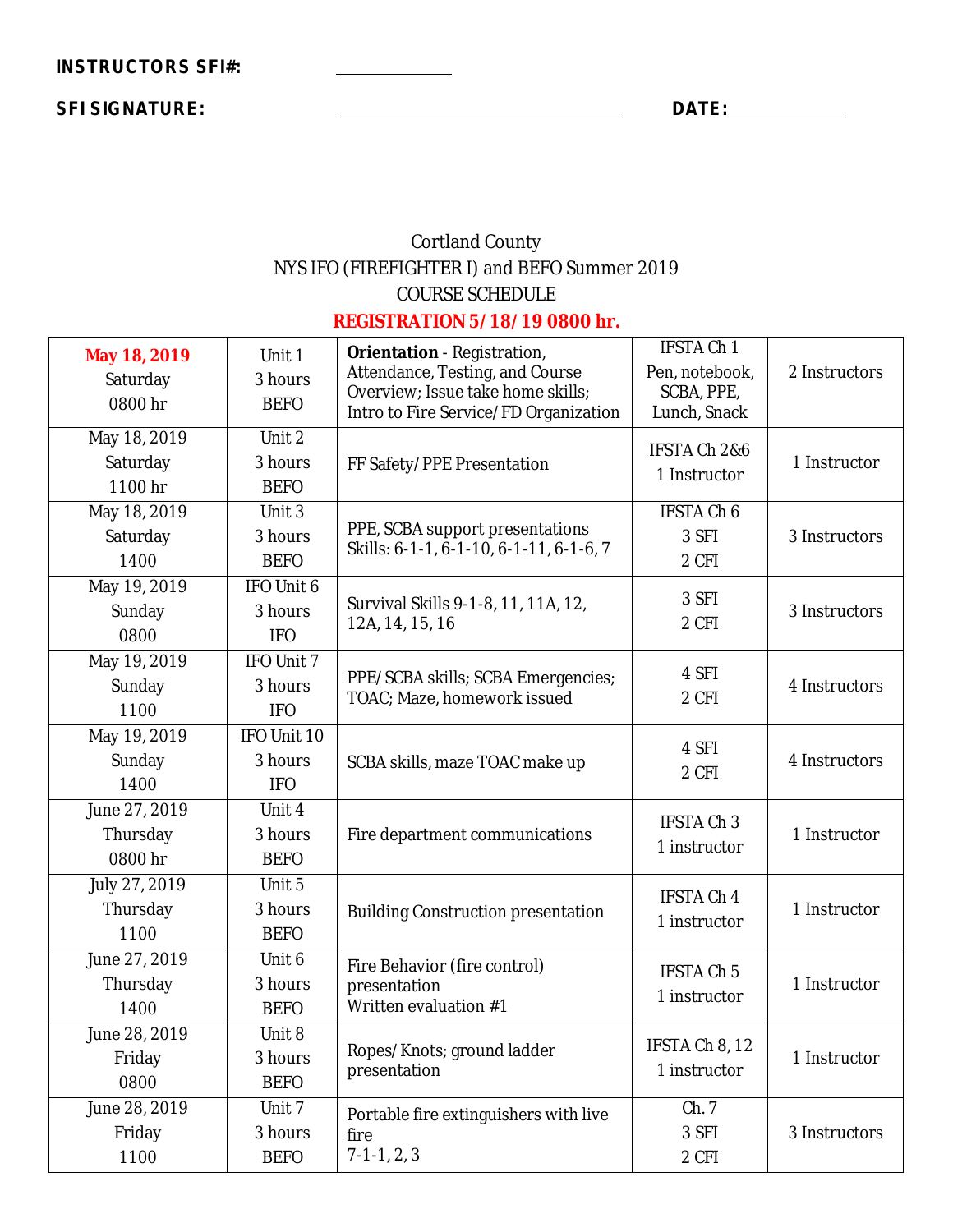| June 28, 2019<br>Friday<br>1400    | Unit 9<br>3 hours<br><b>BEFO</b>  | Ground ladders & rope skills<br>8-1-2 thru 8-1-12                                             | Ch <sub>12</sub><br>3 SFI<br>2 CFI         | 3 Instructors |
|------------------------------------|-----------------------------------|-----------------------------------------------------------------------------------------------|--------------------------------------------|---------------|
| July 8, 2019<br>Monday<br>0800     | Unit 10<br>3 hours<br><b>BEFO</b> | Ground ladders skills 12-1-2,<br>3,6,7,8,9,10,16,17                                           | 3 SFI<br>2 CFI                             | 3 Instructors |
| July 8, 2019<br>Monday<br>1100     | Unit 11<br>3 hours<br><b>BEFO</b> | Ladder skills continues<br>12-1-4,5,8-1-13 to 8-1-18; victim<br>removal; skills 9-1-1 & 9-1-4 | 3 SFI<br>2 CFI                             | 3 Instructors |
| June 8, 2019<br>Monday<br>1400     | Unit 12<br>3 hours<br><b>BEFO</b> | Water supply, hose, fire stream<br>presentation<br>Written evaluation #2 (take home)          | Ch 14, 15, 16<br>1 instructor              | 1 Instructor  |
| July 9, 2019<br>Tuesday<br>0800    | Unit 13<br>3 hours<br><b>BEFO</b> | Water supply, hose, fire stream skills<br>$15-1-3,4, 15-1-1, 2$                               | Ch 15, 16<br>3 SFI<br>2 CFI                | 3 Instructors |
| July 9, 2019<br>Tuesday<br>1100    | Unit 14<br>3 hours<br><b>BEFO</b> | Hose skills 14-1-1 thru 4; 15-1-<br>5,9,12,15,24,25,26,27; 16-1-1 thru 3,<br>$17 - 1 - 7$     | 4 SFI<br>2 CFI                             | 4 Instructors |
| July 9, 2019<br>Tuesday<br>1400    | Unit 15<br>3 hours<br><b>BEFO</b> | Loss Control & activities 18-1-8 thru<br>11                                                   | <b>IFSTA Ch 18</b><br>1 instructor         | 1 Instructor  |
| July 10, 2019<br>Wednesday<br>0800 | Unit 16<br>3 hours<br><b>BEFO</b> | Origin and Cause, Scene lighting<br>presentations                                             | Ch 19<br>Pgs 479-484<br>1 instructor       | 1 Instructor  |
| July 10, 2019<br>Wednesday<br>1100 | Unit 17<br>3 hours<br><b>BEFO</b> | Life Safety initiatives/CS Awareness<br>presentation; review                                  | IFSTA Ch 21<br>Pgs 538-540<br>1 instructor | 1 Instructor  |
| July 10, 2019<br>Wednesday<br>1400 | Unit 18<br>3 hours<br><b>BEFO</b> | Forcible Entry & Tactical ventilation<br>presentations; written evaluation #3<br>(Take home)  | IFSTA Ch 11, 13<br>1 instructor            | 1 Instructor  |
| July 11, 2019<br>Thursday<br>0800  | Unit 19<br>3 hours<br><b>BEFO</b> | Forcible entry skills 11-1-3 thru 11-<br>$1-8$<br>Skill review                                | IFSTA Ch 11<br>3 SFI<br>2 CFI              | 3 Instructors |
| July 11, 2019<br>Thursday<br>1100  | Unit 20<br>3 hours<br><b>BEFO</b> | Emergency medical care (CPR)<br>Skills 9-1-3,5,6,7,9-1-17                                     | <b>IFSTA CH 22</b><br>2 SFI<br>1 CFI       | 2 Instructors |
| July 11, 2019<br>Thursday<br>1400  | Unit 21<br>3 hours<br><b>BEFO</b> | <b>BEFO FINAL, FINAL skills</b>                                                               | 3 SFI<br>2 CFI                             | 3 Instructors |
| July 12, 2019<br>Friday<br>0800    | Unit 1<br>3 hours<br><b>IFO</b>   | Introduction/Orientation/BEFO<br>Review<br><b>PPE &amp; SCBA Skills</b>                       | 1 instructor                               | 1 Instructor  |
|                                    |                                   |                                                                                               |                                            |               |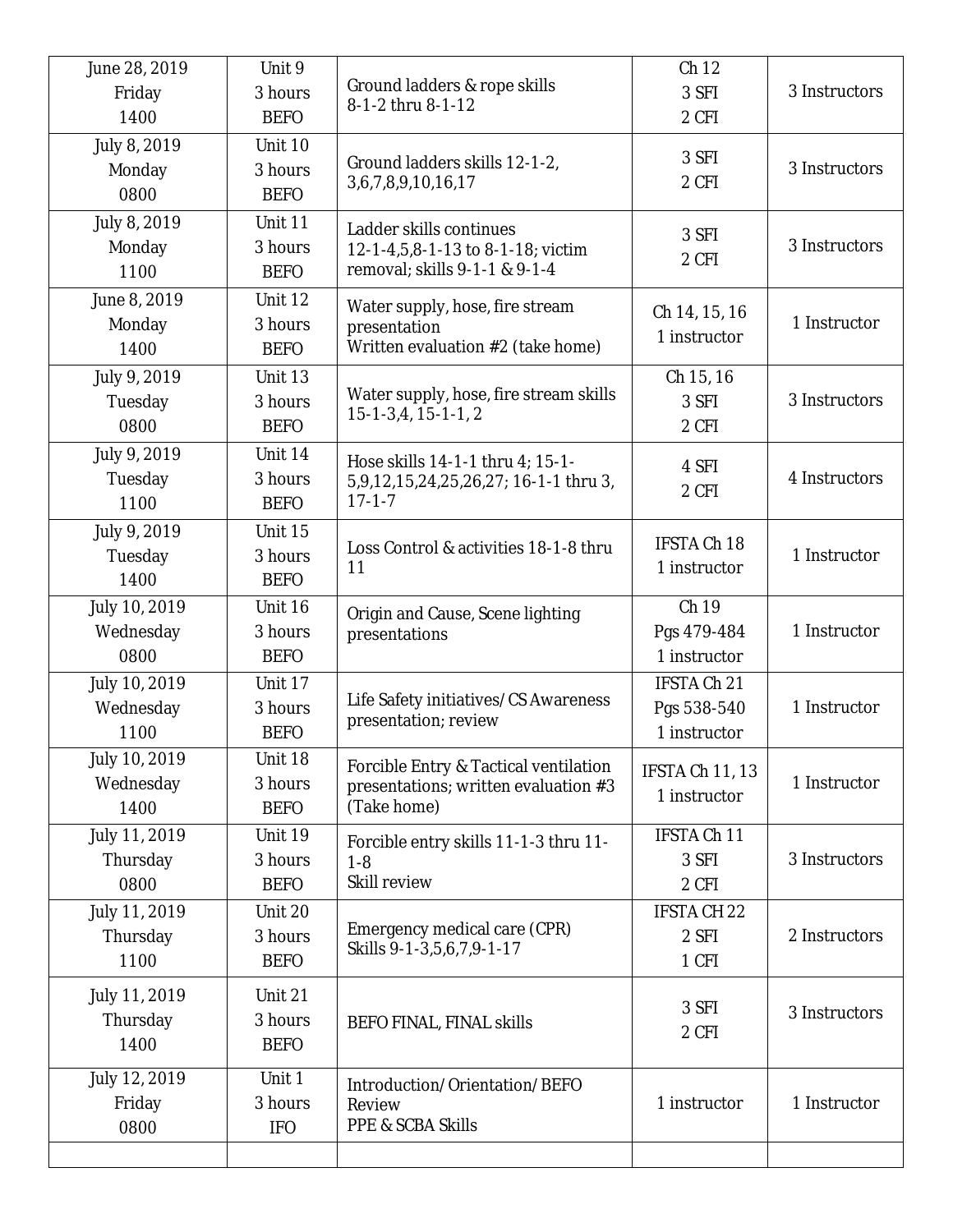| July 12, 2019  | Unit 2      |                                                                    | IFSTA Ch 17                |               |
|----------------|-------------|--------------------------------------------------------------------|----------------------------|---------------|
| Friday         | 3 hours     | Fire Control presentation                                          | 1 instructor               | 1 Instructor  |
| 1100           | <b>IFO</b>  |                                                                    |                            |               |
| July 12, 2019  | Unit 3      |                                                                    |                            |               |
| Friday         | 3 hours     | Structural search presentation                                     | IFSTA Ch 9<br>1 Instructor | 1 Instructor  |
| 1400           | <b>IFO</b>  |                                                                    |                            |               |
| July 15, 2019  | Unit 4      |                                                                    | <b>IFSTA Ch 9</b>          |               |
| Monday         | 3 hours     | PPE skills 6-1-2,3,4,6-1-5; Structure<br>fire search, 9-1-1& 9-1-4 | 3 SFI                      | 3 Instructors |
| 0800           | <b>IFO</b>  |                                                                    | 2 CFI                      |               |
| July 15, 2019  | Unit 5      | PPE Skill 6-1-12 Drill #1; Victim                                  | IFSTA Ch 9&12              |               |
| Monday         | 3 hours     | removal from ladder; skills 12-1-18 &                              | 4 SFI                      | 3 Instructors |
| 1100           | <b>IFO</b>  | $12 - 1 - 19$                                                      | 2 CFI                      |               |
| July 15, 2019  | Unit 8      | Tactical ventilation/FE skills 11-1-3                              | IFSTA Ch 11 &              |               |
| Monday         | 3 hours     | thru 8, 13-1-1 to 3, 13-1-5 to 8, 12-1-                            | 13                         | 3 Instructors |
| 1400           | <b>IFO</b>  | 12                                                                 | 3 SFI, 2 CFI               |               |
| July 16, 2019  | Unit 9      |                                                                    |                            |               |
| Tuesday        | 3 hours     | Hose, hose advancement skills                                      | 3 SFI                      | 3 Instructors |
| 0800           | <b>IFO</b>  |                                                                    | 2 CFI                      |               |
| July 16, 2019  | Unit 11     |                                                                    |                            |               |
| Tuesday        | 3 hours     | Vehicle fires 17-1-8                                               | 4 SFI                      | 4 Instructors |
| 1100           | <b>IFO</b>  |                                                                    |                            |               |
| July 16, 2019  | Unit 14     |                                                                    |                            |               |
| Tuesday        | 3 hours     | Initial (multiple) Company<br>Operations                           | 4 SFI                      | 4 Instructors |
| 1400           | <b>IFO</b>  | <b>NO LIVE FIRE</b>                                                | 2 CFI                      |               |
|                | Unit 12     |                                                                    | <b>LIVE FIRE</b>           |               |
| July 17, 2019  | 4 hours     |                                                                    | 4 SFI                      | 4 Instructors |
| Wednesday 0700 | BEFO/IFO    | Structural fires 1; Skill 17-I-1 A                                 | 4 CFI                      |               |
|                | Unit 13     |                                                                    | <b>LIVE FIRE</b>           |               |
| July 17, 2019  | 4 hours     |                                                                    | 4 SFI                      | 4 Instructors |
| Wednesday 1100 |             | Structural Fires 2; Skill 17-I-1 B                                 |                            |               |
|                | BEFO/IFO    |                                                                    | 4 CFI                      |               |
| July 18, 2019  | Unit 22     | <b>WASH ALL GEAR</b>                                               | IFSTA Ch 23                |               |
| Thursday       | 4 hours     | Haz Mat presentation                                               | 1 Instructor               | 1 Instructor  |
| 0800           | Befo/IFO    |                                                                    |                            |               |
| July 18, 2019  | Unit 23     |                                                                    | IFSTA Ch 23                |               |
| Thursday       | 4 hours     | Haz Mat presentation                                               | 1 instructor               | 1 Instructor  |
| 1200           | BEFO/IFO    |                                                                    |                            |               |
| July 19, 2019  | Unit 24     | Haz Mat presentation; Haz Mat                                      | IFSTA Ch 24                |               |
| Friday         | 4 hours     | activities 24-I-7 to 11 *WASH ALL                                  | 2 SFI                      | 2 Instructor  |
| 0800           | BEFO/IFO    | PPE*                                                               |                            |               |
| July 19, 2019  | Unit 25     | Haz Mat Skills 24-I-1, 24-I-2, 24-I-12;                            | IFSTA Ch 24                |               |
| Friday         | 4 hours     | Haz Mat written exam; Haz Mat                                      | 2 SFI                      | 2 Instructor  |
| 1200           | BEFO/IFO    | activities continued *WASH ALL PPE*                                |                            |               |
| July 22, 2019  | Unit 16 IFO |                                                                    |                            |               |
| Monday         | 3 hours     | SCBA/IFO FINAL written and skills                                  | 3 SFI<br>1 CFI             | 3 Instructors |
| 0800           | <b>IFO</b>  |                                                                    |                            |               |